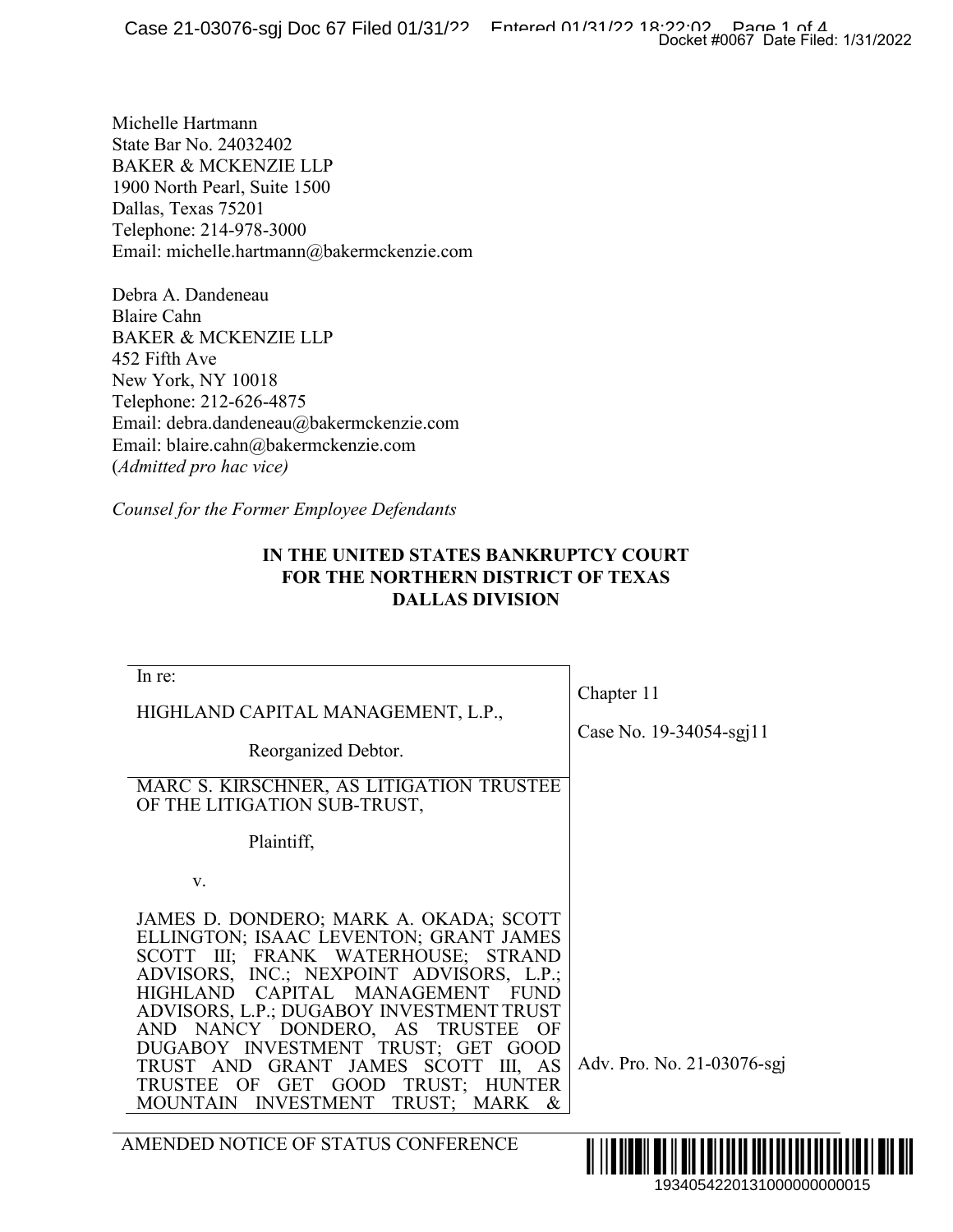PAMELA OKADA FAMILY TRUST – EXEMPT TRUST #1 AND LAWRENCE TONOMURA AS TRUSTEE OF MARK & PAMELA OKADA FAMILY TRUST – EXEMPT TRUST #1; MARK & PAMELA OKADA FAMILY TRUST – EXEMPT TRUST #2 AND LAWRENCE TONOMURA IN HIS CAPACITY AS TRUSTEE OF MARK & PAMELA OKADA FAMILY TRUST – EXEMPT TRUST #2; CLO HOLDCO, LTD.; CHARITABLE DAF HOLDCO, LTD.; CHARITABLE DAF FUND, LP.; HIGHLAND DALLAS FOUNDATION; RAND PE FUND I, LP, SERIES 1; MASSAND CAPITAL, LLC; MASSAND CAPITAL, INC.; SAS ASSET RECOVERY, LTD.; AND CPCM, LLC,

Defendants.

## **AMENDED NOTICE OF STATUS CONFERENCE**

**PLEASE TAKE NOTICE** that, pursuant to the *Stipulation Regarding Defendants' Motions to Withdraw the Reference* [Docket No. 65] (the "*Stipulation*"), the following matter has been rescheduled to be heard at a status conference on **Thursday, March 17, 2022 at 9:30 a.m. (Central Time)** in the above-captioned adversary proceeding:

1. *Motion to Withdraw the Reference for the Causes of Action in the Complaint Asserted Against the Former Employee Defendants* [Docket No. 27] (the "*Motion to Withdraw*") and the *Brief in Support of Motion to Withdraw the Reference for the Causes of Action in the Complaint Asserted Against the Former Employee Defendants* [Docket No. 28] (the "*Brief*") (the Court will conduct a status conference on the Motion to Withdraw and Brief).

The status conference will be held via WebEx videoconference before the Honorable Stacey G.C. Jernigan, United States Bankruptcy Judge. The WebEx video participation/attendance link for the hearing is: https://us-courts.webex.com/meet/jerniga. WebEx Hearing Instructions for the Hearing may be obtained from: https://www.txnb.uscourts.gov/judges-info/hearingdates/judge-jernigans-hearing-dates and a copy of those instructions is attached to this notice.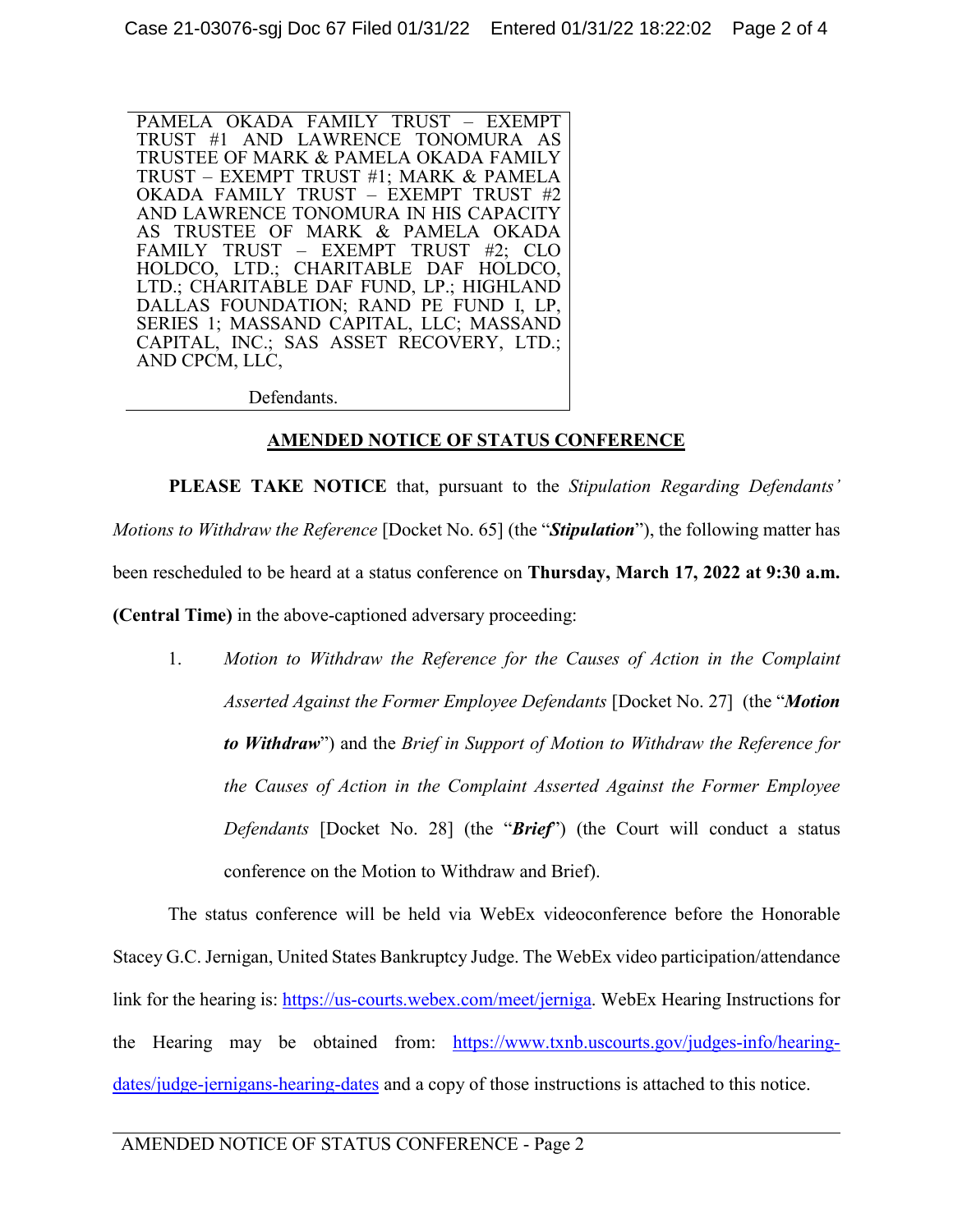**PLEASE TAKE FURTHER NOTICE** that pursuant to the Stipulation, the Litigation Trustee's response to the Motion to Withdraw shall be filed no later than 12:00 p.m. Central Time on March 4, 2022 and any reply brief in support of the Motion to Withdraw shall be filed no later than 12:00 p.m. Central Time on March 14, 2022.

Dated: January 31, 2022 By: */s/ Michelle Hartmann* Michelle Hartmann State Bar No. 24032402 **BAKER & MCKENZIE LLP** 1900 North Pearl, Suite 1500 Dallas, Texas 75201 Telephone: 214-978-3000 Facsimile: 214-978-3099 Email: michelle.hartmann@bakermckenzie.com

> Debra A. Dandeneau Blaire Cahn **BAKER & MCKENZIE LLP** 452 Fifth Ave New York, NY 10018 Telephone: 212-626-4875 Email: debra.dandeneau@bakermckenzie.com Email: blaire.cahn@bakermckenzie.com (*Admitted pro hac vice*)

*Counsel for the Former Employee Defendants* 

# **CERTIFICATE OF SERVICE**

The undersigned hereby certifies that, on January 31, 2022, a true and correct copy of this document was served via the Court's CM/ECF system on all parties in the case who are registered users of the CM/ECF system.

> /s/ *Michelle Hartmann* Michelle Hartmann